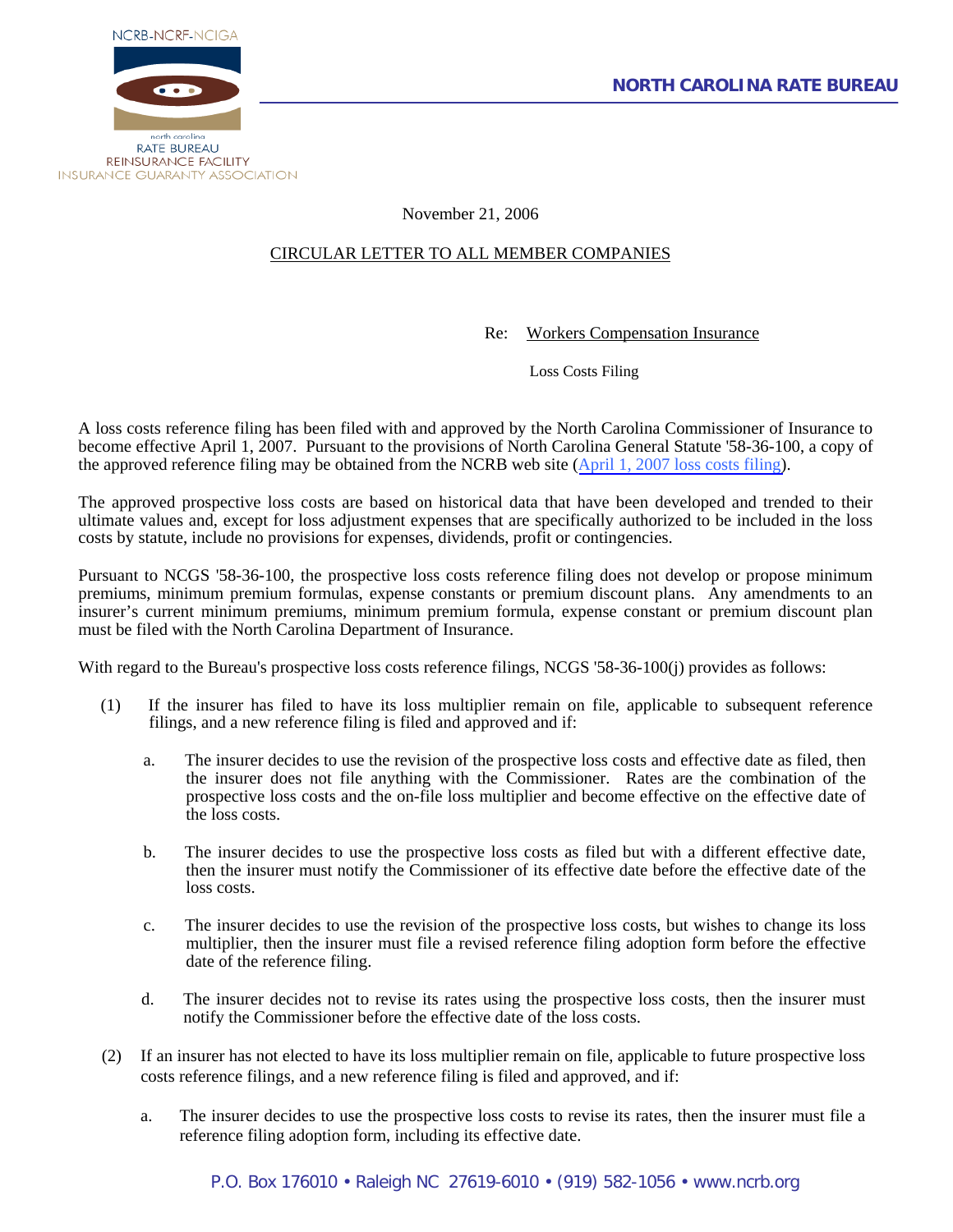- b. The insurer decides not to use the revisions, then the insurer does not file anything with the Commissioner.
- c. The insurer decides to change its multiplier, then the insurer must file a reference filing adoption form referencing the current approved prospective loss costs, including its effective date and, if applicable, its loss costs modification factor and supporting documentation. The insurer shall not make a change to its loss cost multiplier based on any reference filing other than the current approved reference filing.

Included in Exhibit III of the filing are approved advisory Miscellaneous Values and Retrospective Rating Plan State Special Rating Values. Pursuant to NCGS '58-36-100(l), as a result of the Commissioner's approval of the miscellaneous and Retrospective Rating Plan values, (i) a carrier may elect to implement the values, in which event the carrier need not file anything with the Commissioner; (ii) a carrier may elect to implement the values with a different effective date, in which event the carrier must notify the Commissioner of its effective date before the effective date of the Bureau filing; (iii) a carrier may elect not to implement the values, in which event the carrier must notify the Commissioner before the effective date of the Bureau filing; or (iv) a carrier may elect to implement the values with modifications, in which event the carrier must file the modifications with the Commissioner, must specify the basis for the modifications and must specify the carrier's proposed effective date, if different from the effective date of the Bureau filing.

With regard to the Loss Elimination Ratios shown with the advisory Miscellaneous Values, a carrier should file with the Commissioner its factor(s) to be applied to the approved Loss Elimination Ratios or its own table of deductible percentages. Similarly, with regard to the Retrospective Rating Plan, each carrier should file its factor(s) to be applied to the Excess Loss Pure Premium Factors and Excess Loss and Allocated Expense Pure Premium Factors or file its own tables. It is the Rate Bureau's interpretation of the statute that, if the factors for these tables have previously been filed and approved, or, if filed on or after September 1, 1997 and not disapproved, and, if the factors will not be revised, they may be applied to the April 1, 2007 tables without a new filing with the Commissioner.

Note: The obligations of carriers with respect to use of the prospective loss costs and use of the advisory Miscellaneous Values and Retrospective Rating Plan State Special Rating Values are different. The statutory provisions with regard to use of the approved prospective loss costs and an insurer's loss multiplier are set forth in NCGS '58-36-100, portions of which have been quoted above. With respect to the advisory Miscellaneous Values and Retrospective Rating Plan State Special Rating Values, a carrier is required to implement those values effective April 1, 2007 unless it makes a filing with the Commissioner indicating that it elects to do otherwise, as described above.

As previously stated, except for loss adjustment expenses, the approved prospective loss costs include no provisions for expenses. For your information, the premium tax is currently 2.5% of premium and the insurance regulatory charge is 5.5% of the premium tax for the 2006 calendar year.

The North Carolina Department of Insurance (a) Reference Filing Adoption Form, (b) Summary of Supporting Information Form - Calculation of Company Loss Costs Multiplier and (c) Summary of Supporting Information Form - Expense Provisions Exhibit, which have been developed for insurers to file their loss costs multipliers and/or amend minimum premium formulas, expense constants or premium discount schedules, may be found under "[Publications](http://www.ncrb.org/ncrb/workers%20comp%20services/workers%20comp%20services.htm)" at the Workers Comp Services section of the Rate Bureau's web site.

Note: The Reference Filing Adoption Form should be completed to show NCDOI File Number: PC096981, NCRB Reference Filing Number: September 1, 2006 and NCRB Effective Date: April 1, 2007. Item 7, "Provision for loss based assessments" of the Summary of Supporting Information Form - Calculation of Company Loss Costs Multiplier should be completed to show .000 .

Duplicate copies of the reference filing adoption forms (with a postage-paid, self-addressed envelope) are to be submitted to:

> Mr. Fred Fuller, Deputy Commissioner Property and Casualty Division North Carolina Department of Insurance 1201 Mail Service Center, 430 North Salisbury Street Raleigh, North Carolina 27699-1201

Pursuant to NCGS '58-36-100, a copy of each insurer's filing must also be sent to the North Carolina Rate